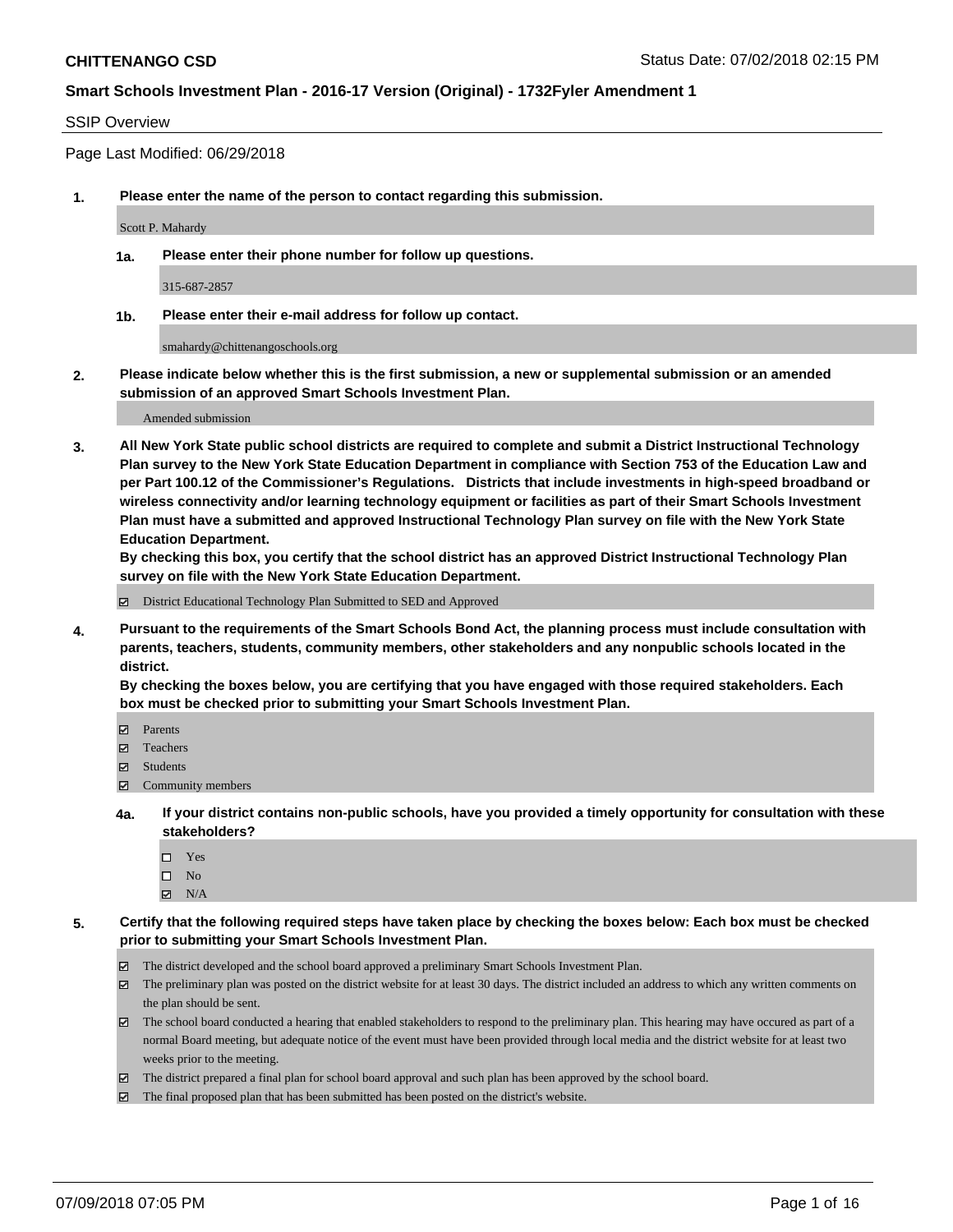SSIP Overview

Page Last Modified: 06/29/2018

**5a. Please upload the proposed Smart Schools Investment Plan (SSIP) that was posted on the district's website, along with any supporting materials. Note that this should be different than your recently submitted Educational Technology Survey. The Final SSIP, as approved by the School Board, should also be posted on the website and remain there during the course of the projects contained therein.**

Smart Schools Investment Planfinal.docx SSIP PowerPointfinal.pptx

**5b. Enter the webpage address where the final Smart Schools Investment Plan is posted. The Plan should remain posted for the life of the included projects.**

www.chittenangoschools.org

**6. Please enter an estimate of the total number of students and staff that will benefit from this Smart Schools Investment Plan based on the cumulative projects submitted to date.**

2,300

**7. An LEA/School District may partner with one or more other LEA/School Districts to form a consortium to pool Smart Schools Bond Act funds for a project that meets all other Smart School Bond Act requirements. Each school district participating in the consortium will need to file an approved Smart Schools Investment Plan for the project and submit a signed Memorandum of Understanding that sets forth the details of the consortium including the roles of each respective district.**

 $\Box$  The district plans to participate in a consortium to partner with other school district(s) to implement a Smart Schools project.

**8. Please enter the name and 6-digit SED Code for each LEA/School District participating in the Consortium.**

| <b>Partner LEA/District</b> | <b>ISED BEDS Code</b> |
|-----------------------------|-----------------------|
| (No Response)               | (No Response)         |

**9. Please upload a signed Memorandum of Understanding with all of the participating Consortium partners.**

(No Response)

**10. Your district's Smart Schools Bond Act Allocation is:**

\$1,653,971

**11.** Enter the budget sub-allocations by category that you are submitting for approval at this time. If you are not budgeting SSBA funds for a category, please enter 0 (zero.) If the value entered is \$0, you will not be required to complete that survey question.

|                                       | Sub-           |
|---------------------------------------|----------------|
|                                       | Allocations    |
| <b>School Connectivity</b>            | 24,167         |
| Connectivity Projects for Communities | $\overline{0}$ |
| <b>Classroom Technology</b>           | l 0            |
| Pre-Kindergarten Classrooms           | $\overline{0}$ |
| Replace Transportable Classrooms      | $\overline{0}$ |
| High-Tech Security Features           | $\overline{0}$ |
| Totals:                               | 24,167         |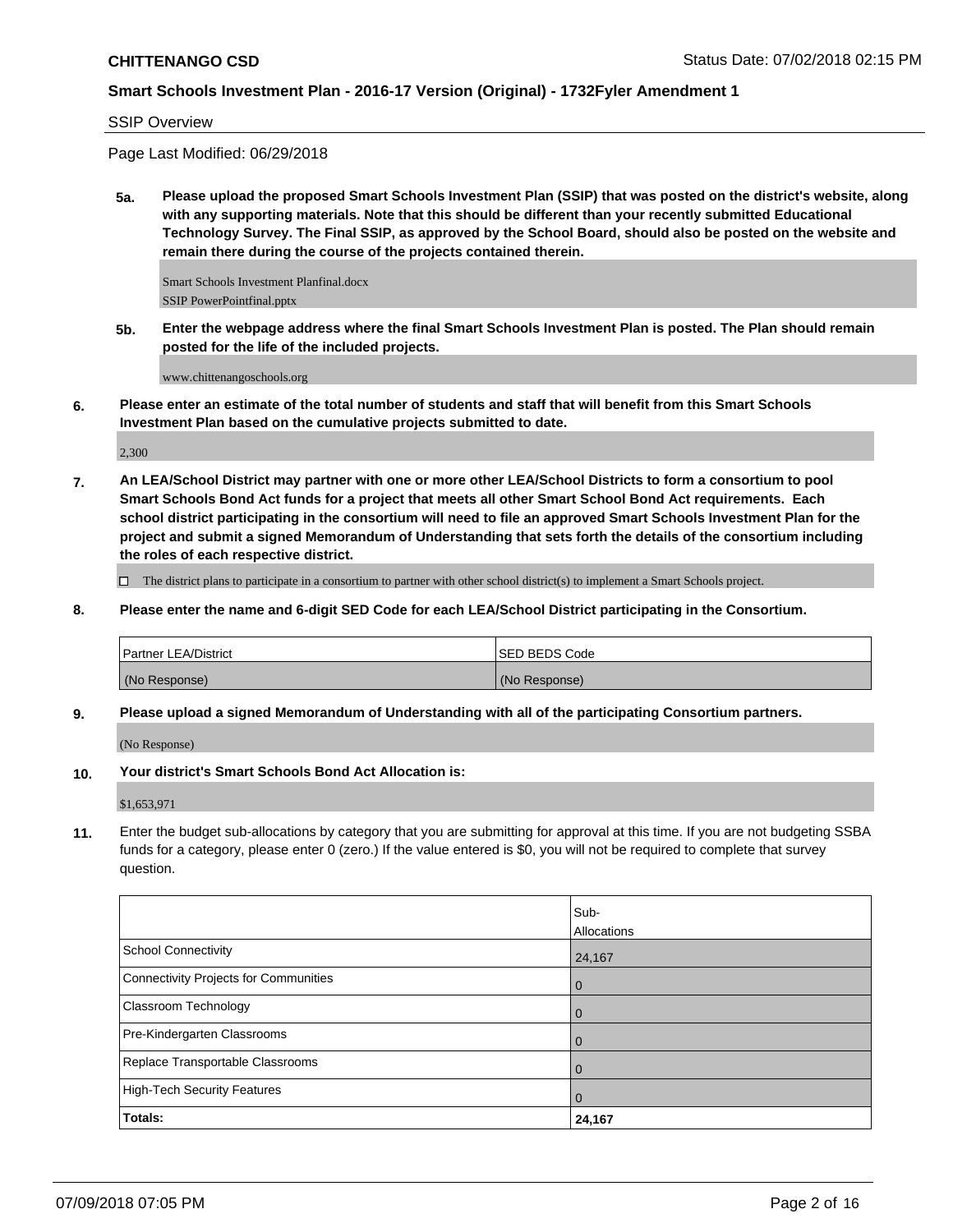### School Connectivity

Page Last Modified: 06/29/2018

- **1. In order for students and faculty to receive the maximum benefit from the technology made available under the Smart Schools Bond Act, their school buildings must possess sufficient connectivity infrastructure to ensure that devices can be used during the school day. Smart Schools Investment Plans must demonstrate that:**
	- **• sufficient infrastructure that meets the Federal Communications Commission's 100 Mbps per 1,000 students standard currently exists in the buildings where new devices will be deployed, or**
	- **• is a planned use of a portion of Smart Schools Bond Act funds, or**
	- **• is under development through another funding source.**

**Smart Schools Bond Act funds used for technology infrastructure or classroom technology investments must increase the number of school buildings that meet or exceed the minimum speed standard of 100 Mbps per 1,000 students and staff within 12 months. This standard may be met on either a contracted 24/7 firm service or a "burstable" capability. If the standard is met under the burstable criteria, it must be:**

**1. Specifically codified in a service contract with a provider, and**

**2. Guaranteed to be available to all students and devices as needed, particularly during periods of high demand, such as computer-based testing (CBT) periods.**

**Please describe how your district already meets or is planning to meet this standard within 12 months of plan submission.**

(No Response)

- **1a. If a district believes that it will be impossible to meet this standard within 12 months, it may apply for a waiver of this requirement, as described on the Smart Schools website. The waiver must be filed and approved by SED prior to submitting this survey.**
	- By checking this box, you are certifying that the school district has an approved waiver of this requirement on file with the New York State Education Department.
- **2.** Connectivity Speed Calculator **(Required)**

|                         | l Number of<br>Students | Multiply by<br>100 Kbps | Divide by 1000 Current Speed<br>to Convert to<br>Required<br>Speed in Mb | lin Mb           | Expected<br>Speed to be<br>Attained Within Required<br>12 Months | <b>Expected Date</b><br>When<br>Speed Will be<br>Met |
|-------------------------|-------------------------|-------------------------|--------------------------------------------------------------------------|------------------|------------------------------------------------------------------|------------------------------------------------------|
| <b>Calculated Speed</b> | (No<br>Response)        | (No Response)           | (No<br>Response)                                                         | (No<br>Response) | (No<br>Response)                                                 | l (No<br>Response)                                   |

### **3. Describe how you intend to use Smart Schools Bond Act funds for high-speed broadband and/or wireless connectivity projects in school buildings.**

District is amending this line to increase it by \$24,167.00 to account for SED required architects review and sign of of plan as it related to new switches and power requirements

**4. Describe the linkage between the district's District Instructional Technology Plan and the proposed projects. (There should be a link between your response to this question and your response to Question 1 in Part E. Curriculum and Instruction "What are the district's plans to use digital connectivity and technology to improve teaching and learning?)**

(No Response)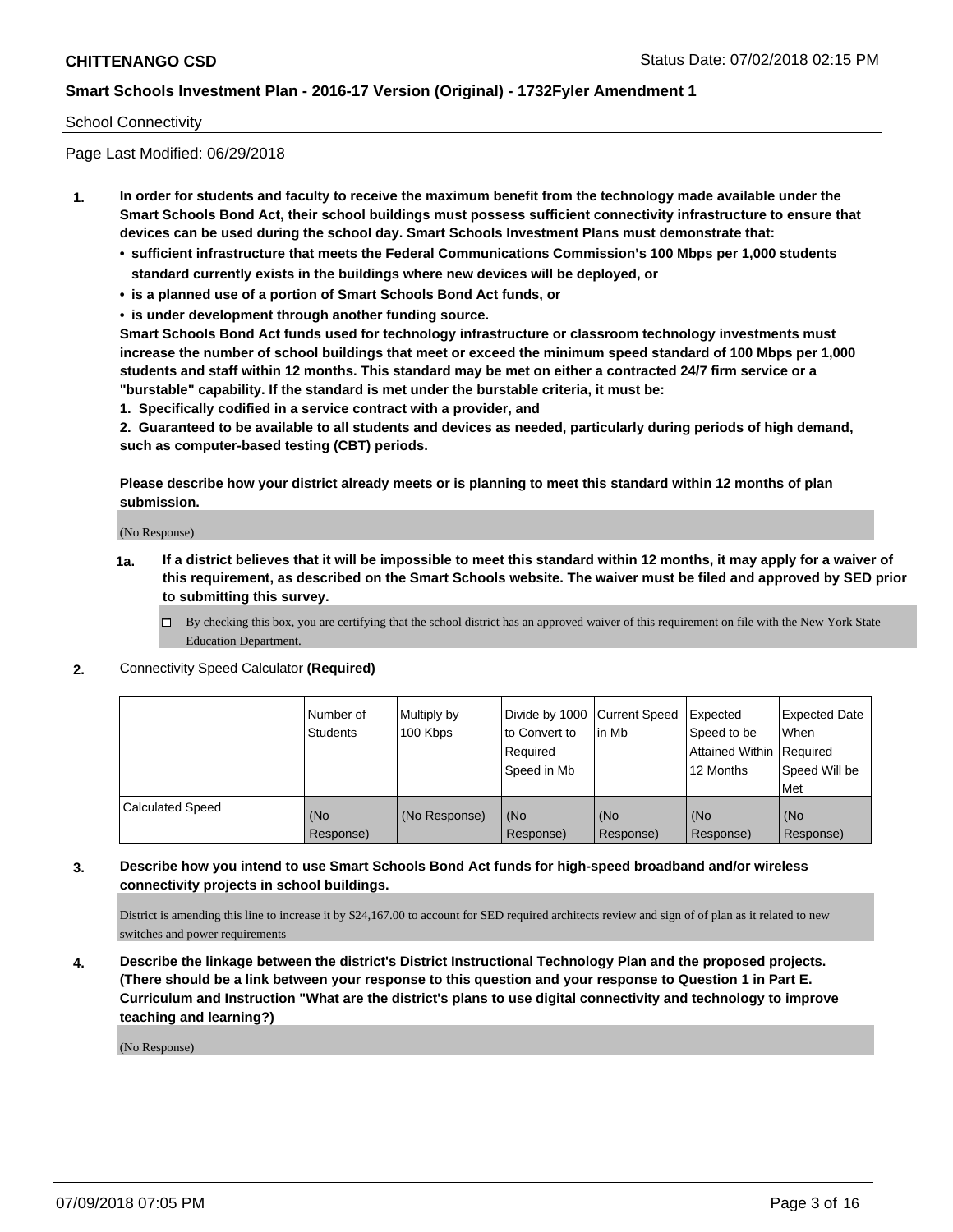#### School Connectivity

Page Last Modified: 06/29/2018

**5. If the district wishes to have students and staff access the Internet from wireless devices within the school building, or in close proximity to it, it must first ensure that it has a robust Wi-Fi network in place that has sufficient bandwidth to meet user demand.**

**Please describe how you have quantified this demand and how you plan to meet this demand.**

(No Response)

**6. As indicated on Page 5 of the guidance, the Office of Facilities Planning will have to conduct a preliminary review of all capital projects, including connectivity projects.**

**Please indicate on a separate row each project number given to you by the Office of Facilities Planning.**

| <b>Project Number</b> |
|-----------------------|
| 251601067999001       |
| (No Response)         |

**7. Certain high-tech security and connectivity infrastructure projects may be eligible for an expedited review process as determined by the Office of Facilities Planning.**

**Was your project deemed eligible for streamlined review?**

No

**8. Include the name and license number of the architect or engineer of record.**

| Name           | License Number |
|----------------|----------------|
| Jason Benedict | 31211          |

**9.** If you are submitting an allocation for **School Connectivity** complete this table.

**Note that the calculated Total at the bottom of the table must equal the Total allocation for this category that you entered in the SSIP Overview overall budget.** 

|                                            | Sub-          |
|--------------------------------------------|---------------|
|                                            | Allocation    |
| Network/Access Costs                       | $\mathbf{0}$  |
| <b>Outside Plant Costs</b>                 | (No Response) |
| School Internal Connections and Components | (No Response) |
| <b>Professional Services</b>               | 24,167        |
| Testing                                    | (No Response) |
| <b>Other Upfront Costs</b>                 | (No Response) |
| <b>Other Costs</b>                         | (No Response) |
| Totals:                                    | 24,167        |

**10. Please detail the type, quantity, per unit cost and total cost of the eligible items under each sub-category. This is especially important for any expenditures listed under the "Other" category. All expenditures must be eligible for tax-exempt financing to be reimbursed through the SSBA. Sufficient detail must be provided so that we can verify this is the case. If you have any questions, please contact us directly through smartschools@nysed.gov. NOTE: Wireless Access Points should be included in this category, not under Classroom Educational Technology,**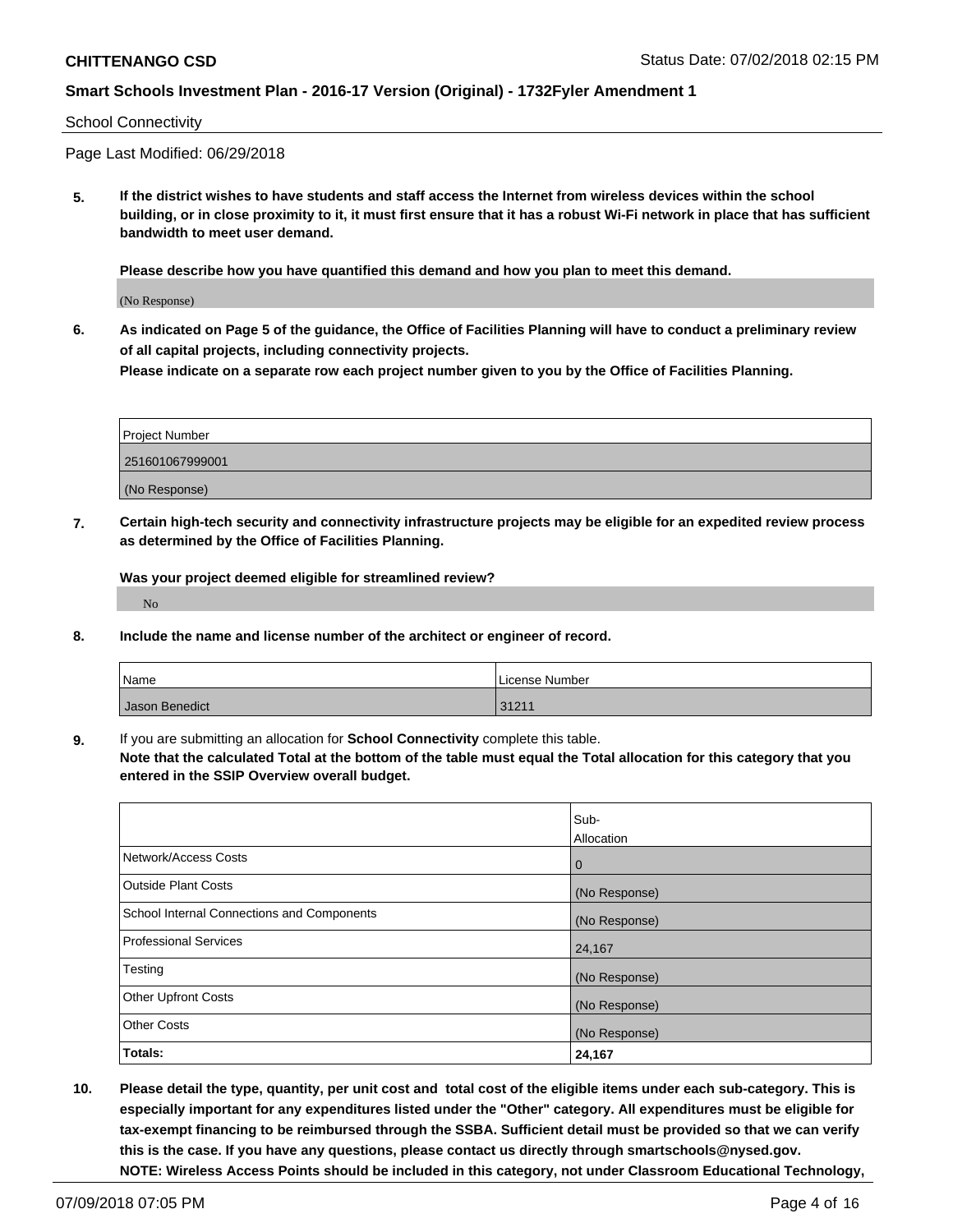School Connectivity

Page Last Modified: 06/29/2018

## **except those that will be loaned/purchased for nonpublic schools. Add rows under each sub-category for additional items, as needed.**

| Select the allowable expenditure | Item to be purchased   | Quantity | Cost per Item | Total Cost |
|----------------------------------|------------------------|----------|---------------|------------|
| type.                            |                        |          |               |            |
| Repeat to add another item under |                        |          |               |            |
| each type.                       |                        |          |               |            |
| <b>Professional Services</b>     | architectural services |          | 24.167        | 24.167     |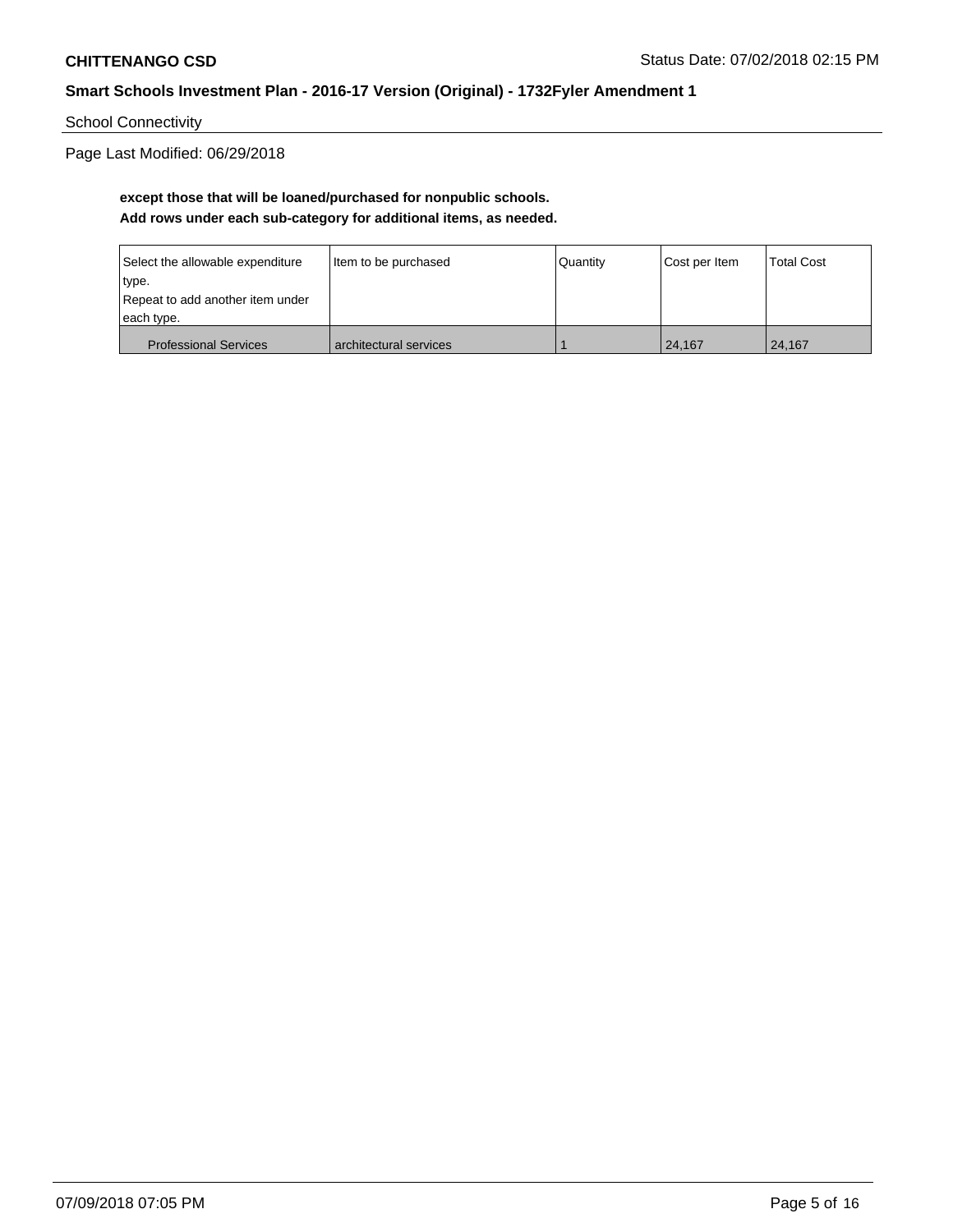Community Connectivity (Broadband and Wireless)

Page Last Modified: 06/29/2018

**1. Describe how you intend to use Smart Schools Bond Act funds for high-speed broadband and/or wireless connectivity projects in the community.**

(No Response)

**2. Please describe how the proposed project(s) will promote student achievement and increase student and/or staff access to the Internet in a manner that enhances student learning and/or instruction outside of the school day and/or school building.**

(No Response)

**3. Community connectivity projects must comply with all the necessary local building codes and regulations (building and related permits are not required prior to plan submission).**

 $\Box$  I certify that we will comply with all the necessary local building codes and regulations.

**4. Please describe the physical location of the proposed investment.**

(No Response)

**5. Please provide the initial list of partners participating in the Community Connectivity Broadband Project, along with their Federal Tax Identification (Employer Identification) number.**

| <b>Project Partners</b> | l Federal ID # |
|-------------------------|----------------|
| (No Response)           | (No Response)  |

**6.** If you are submitting an allocation for **Community Connectivity**, complete this table. **Note that the calculated Total at the bottom of the table must equal the Total allocation for this category that you entered in the SSIP Overview overall budget.**

|                                    | Sub-Allocation |
|------------------------------------|----------------|
| Network/Access Costs               | (No Response)  |
| Outside Plant Costs                | (No Response)  |
| <b>Tower Costs</b>                 | (No Response)  |
| <b>Customer Premises Equipment</b> | (No Response)  |
| Professional Services              | (No Response)  |
| Testing                            | (No Response)  |
| <b>Other Upfront Costs</b>         | (No Response)  |
| <b>Other Costs</b>                 | (No Response)  |
| Totals:                            | 0              |

**7. Please detail the type, quantity, per unit cost and total cost of the eligible items under each sub-category. This is especially important for any expenditures listed under the "Other" category. All expenditures must be capital-bond eligible to be reimbursed through the SSBA. If you have any questions, please contact us directly through smartschools@nysed.gov.**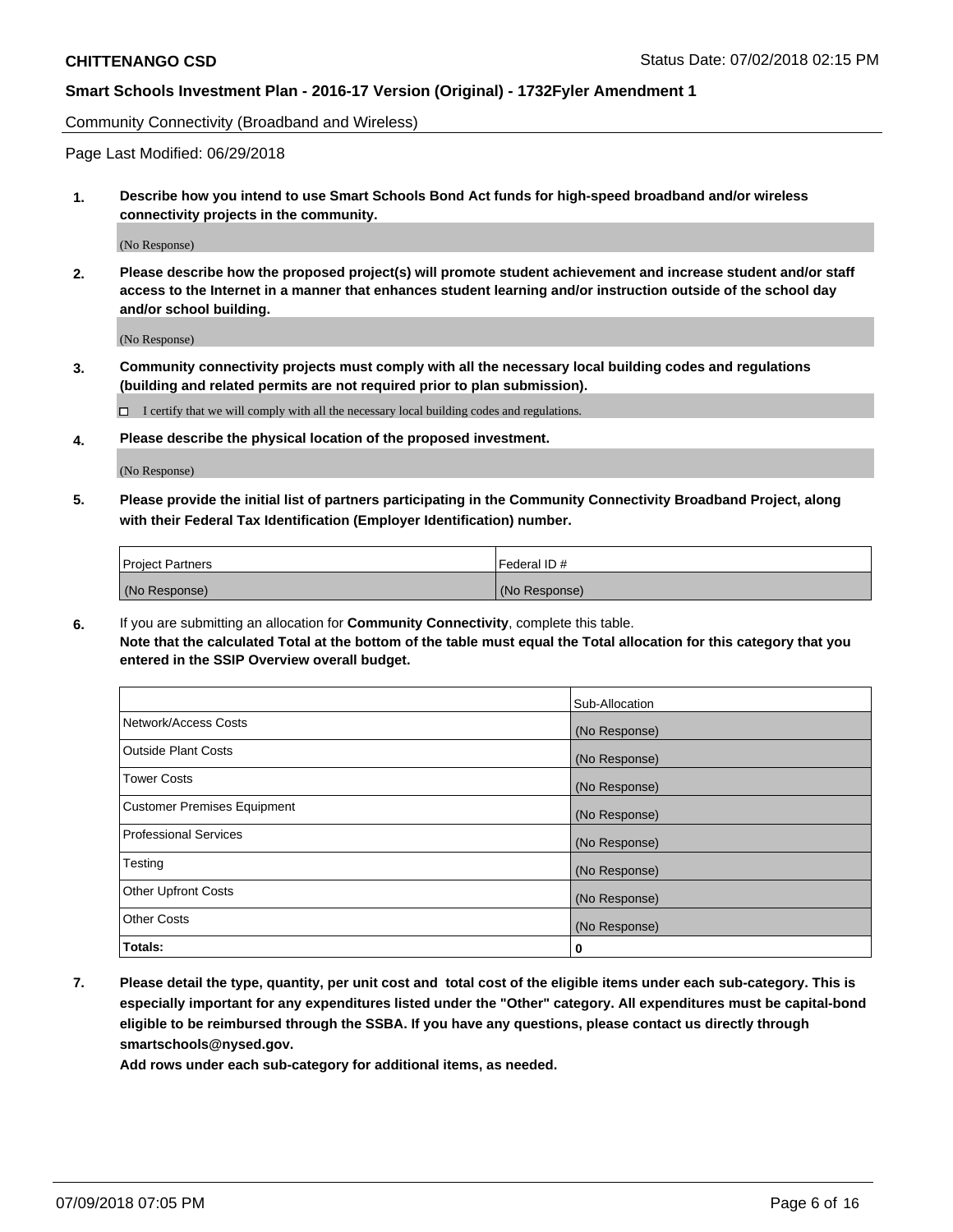Community Connectivity (Broadband and Wireless)

Page Last Modified: 06/29/2018

| Select the allowable expenditure<br>type.<br>Repeat to add another item under | Item to be purchased | Quantity      | Cost per Item | <b>Total Cost</b> |
|-------------------------------------------------------------------------------|----------------------|---------------|---------------|-------------------|
| each type.                                                                    |                      |               |               |                   |
| (No Response)                                                                 | (No Response)        | (No Response) | (No Response) | (No Response)     |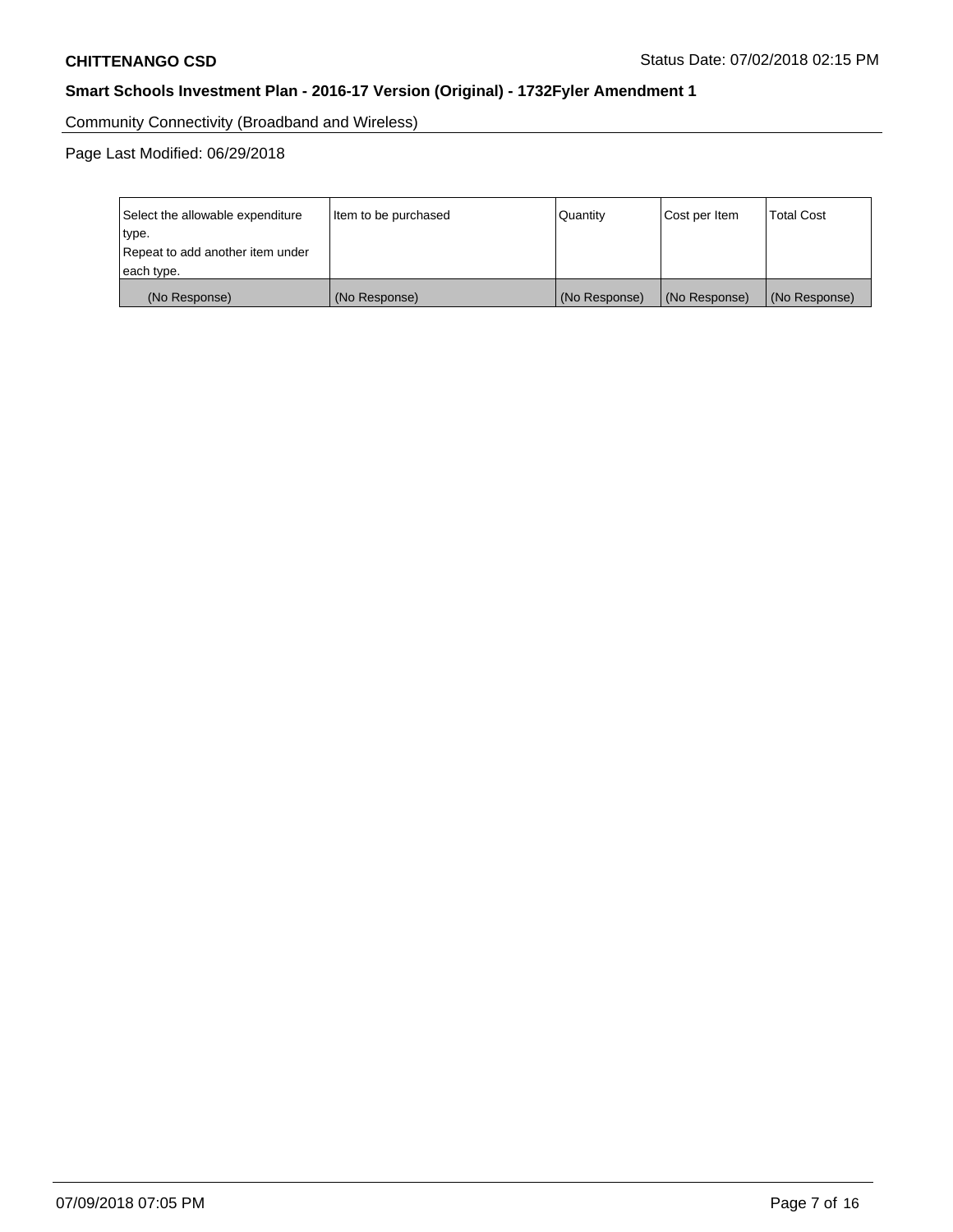### Classroom Learning Technology

Page Last Modified: 06/29/2018

**1. In order for students and faculty to receive the maximum benefit from the technology made available under the Smart Schools Bond Act, their school buildings must possess sufficient connectivity infrastructure to ensure that devices can be used during the school day. Smart Schools Investment Plans must demonstrate that sufficient infrastructure that meets the Federal Communications Commission's 100 Mbps per 1,000 students standard currently exists in the buildings where new devices will be deployed, or is a planned use of a portion of Smart Schools Bond Act funds, or is under development through another funding source.**

**Smart Schools Bond Act funds used for technology infrastructure or classroom technology investments must increase the number of school buildings that meet or exceed the minimum speed standard of 100 Mbps per 1,000 students and staff within 12 months. This standard may be met on either a contracted 24/7 firm service or a "burstable" capability. If the standard is met under the burstable criteria, it must be:**

**1. Specifically codified in a service contract with a provider, and**

**2. Guaranteed to be available to all students and devices as needed, particularly during periods of high demand, such as computer-based testing (CBT) periods.**

**Please describe how your district already meets or is planning to meet this standard within 12 months of plan submission.**

(No Response)

- **1a. If a district believes that it will be impossible to meet this standard within 12 months, it may apply for a waiver of this requirement, as described on the Smart Schools website. The waiver must be filed and approved by SED prior to submitting this survey.**
	- By checking this box, you are certifying that the school district has an approved waiver of this requirement on file with the New York State Education Department.
- **2.** Connectivity Speed Calculator **(Required)**

|                         | l Number of<br><b>Students</b> | Multiply by<br>100 Kbps | Divide by 1000 Current Speed<br>to Convert to<br>Required<br>l Speed in Mb | lin Mb           | Expected<br>Speed to be<br>Attained Within Required<br>12 Months | Expected Date<br>When<br>Speed Will be<br><b>Met</b> |
|-------------------------|--------------------------------|-------------------------|----------------------------------------------------------------------------|------------------|------------------------------------------------------------------|------------------------------------------------------|
| <b>Calculated Speed</b> | (No<br>Response)               | (No Response)           | (No<br>Response)                                                           | (No<br>Response) | (No<br>Response)                                                 | l (No<br>Response)                                   |

**3. If the district wishes to have students and staff access the Internet from wireless devices within the school building, or in close proximity to it, it must first ensure that it has a robust Wi-Fi network in place that has sufficient bandwidth to meet user demand.**

**Please describe how you have quantified this demand and how you plan to meet this demand.**

(No Response)

**4. All New York State public school districts are required to complete and submit an Instructional Technology Plan survey to the New York State Education Department in compliance with Section 753 of the Education Law and per Part 100.12 of the Commissioner's Regulations.**

**Districts that include educational technology purchases as part of their Smart Schools Investment Plan must have a submitted and approved Instructional Technology Plan survey on file with the New York State Education Department.**

- By checking this box, you are certifying that the school district has an approved Instructional Technology Plan survey on file with the New York State Education Department.
- **5. Describe the devices you intend to purchase and their compatibility with existing or planned platforms or systems. Specifically address the adequacy of each facility's electrical, HVAC and other infrastructure necessary to install and support the operation of the planned technology.**

(No Response)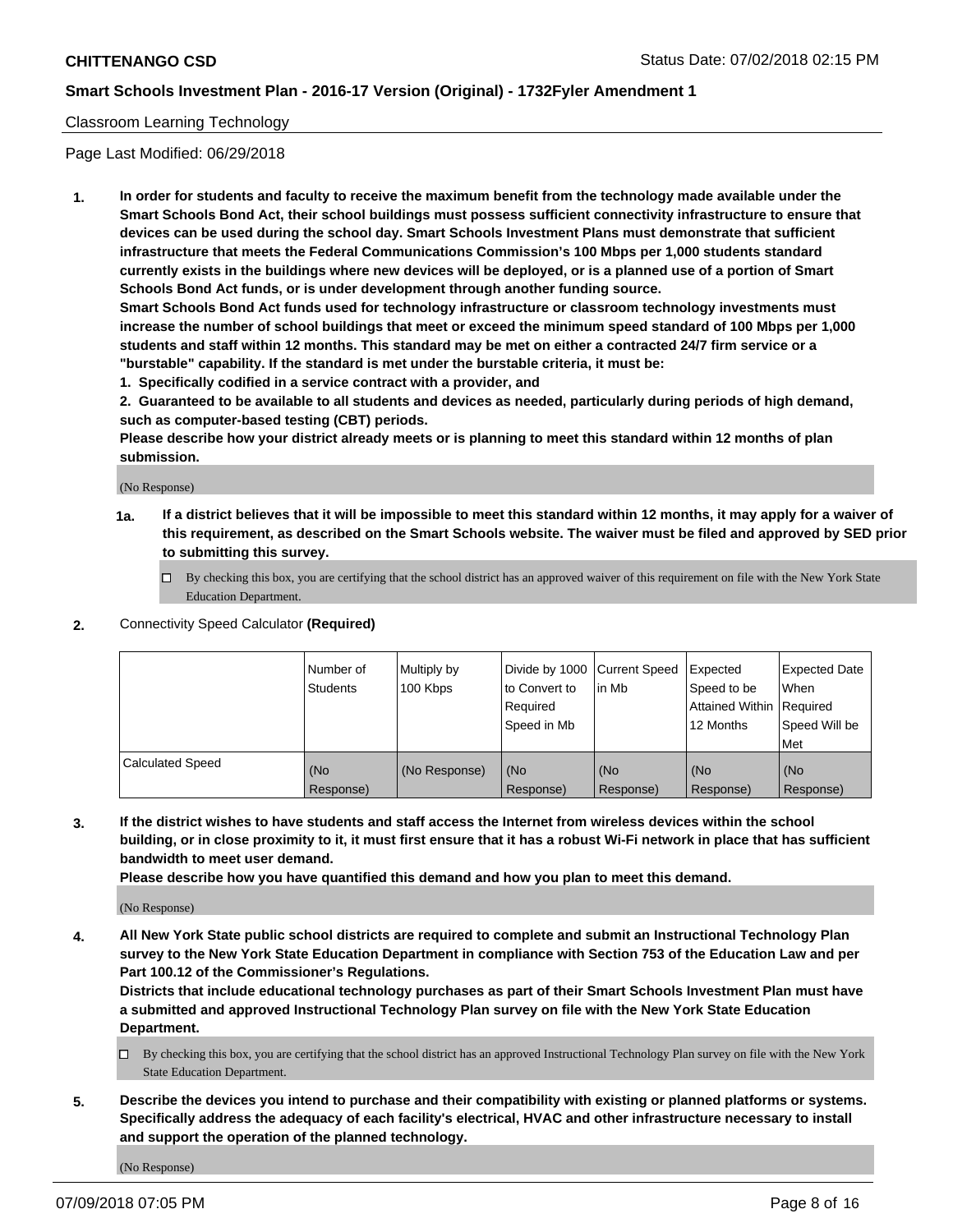#### Classroom Learning Technology

Page Last Modified: 06/29/2018

- **6. Describe how the proposed technology purchases will:**
	- **> enhance differentiated instruction;**
	- **> expand student learning inside and outside the classroom;**
	- **> benefit students with disabilities and English language learners; and**
	- **> contribute to the reduction of other learning gaps that have been identified within the district.**

**The expectation is that districts will place a priority on addressing the needs of students who struggle to succeed in a rigorous curriculum. Responses in this section should specifically address this concern and align with the district's Instructional Technology Plan (in particular Question 2 of E. Curriculum and Instruction: "Does the district's instructional technology plan address the needs of students with disabilities to ensure equitable access to instruction, materials and assessments?" and Question 3 of the same section: "Does the district's instructional technology plan address the provision of assistive technology specifically for students with disabilities to ensure access to and participation in the general curriculum?"**

(No Response)

**7. Where appropriate, describe how the proposed technology purchases will enhance ongoing communication with parents and other stakeholders and help the district facilitate technology-based regional partnerships, including distance learning and other efforts.**

(No Response)

**8. Describe the district's plan to provide professional development to ensure that administrators, teachers and staff can employ the technology purchased to enhance instruction successfully.**

**Note: This response should be aligned and expanded upon in accordance with your district's response to Question 1 of F. Professional Development of your Instructional Technology Plan: "Please provide a summary of professional development offered to teachers and staff, for the time period covered by this plan, to support technology to enhance teaching and learning. Please include topics, audience and method of delivery within your summary."**

(No Response)

- **9. Districts must contact the SUNY/CUNY teacher preparation program that supplies the largest number of the district's new teachers to request advice on innovative uses and best practices at the intersection of pedagogy and educational technology.**
	- By checking this box, you certify that you have contacted the SUNY/CUNY teacher preparation program that supplies the largest number of your new teachers to request advice on these issues.
	- **9a. Please enter the name of the SUNY or CUNY Institution that you contacted.**

(No Response)

**9b. Enter the primary Institution phone number.**

(No Response)

**9c. Enter the name of the contact person with whom you consulted and/or will be collaborating with on innovative uses of technology and best practices.**

(No Response)

**10. A district whose Smart Schools Investment Plan proposes the purchase of technology devices and other hardware must account for nonpublic schools in the district.**

**Are there nonpublic schools within your school district?**

 $\Box$ Yes  $\hfill \square$  No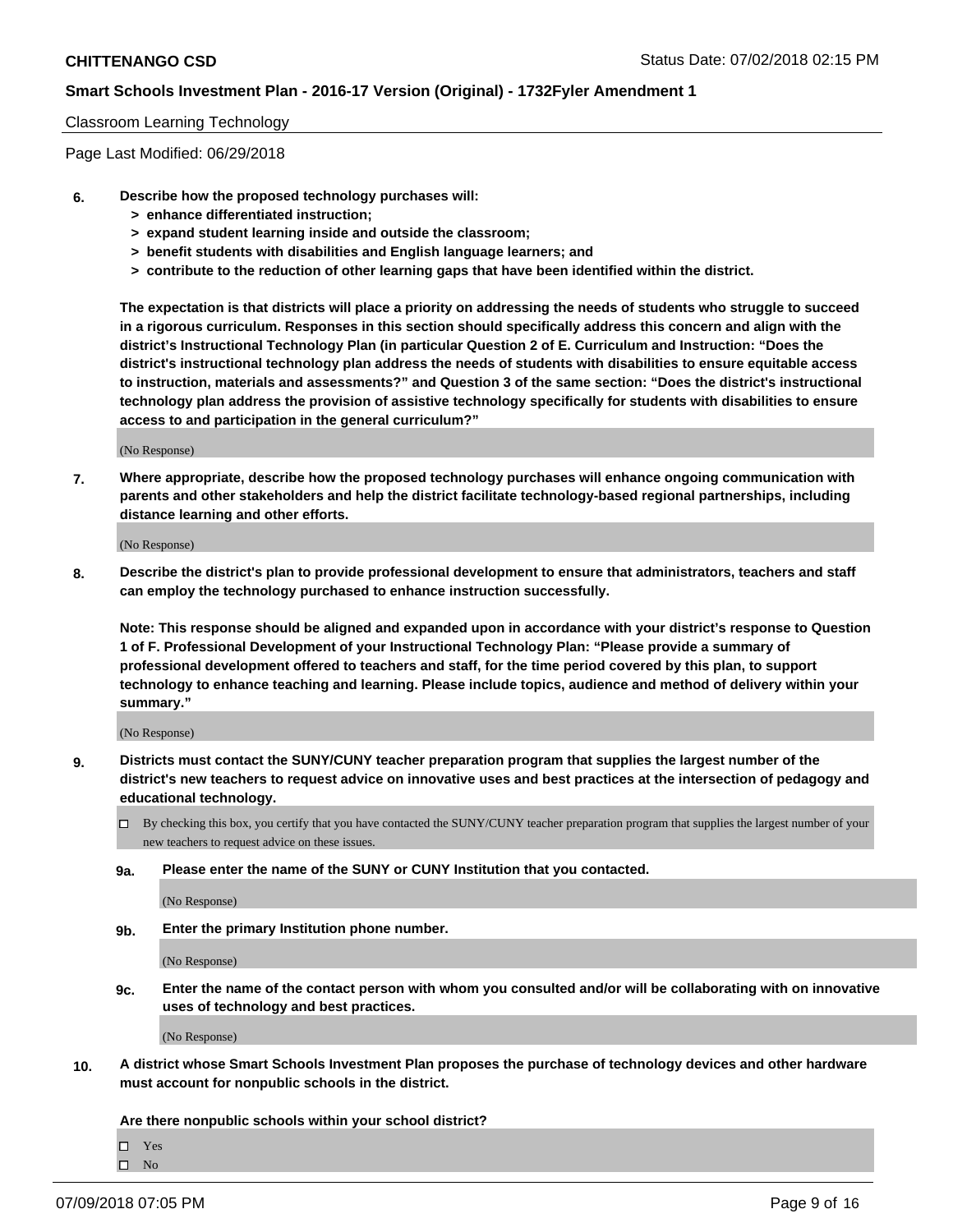Classroom Learning Technology

Page Last Modified: 06/29/2018

### **11.** Nonpublic Classroom Technology Loan Calculator

The Smart Schools Bond Act provides that any Classroom Learning Technology purchases made using Smart Schools funds shall be lent, upon request, to nonpublic schools in the district. However, no school district shall be required to loan technology in amounts greater than the total obtained and spent on technology pursuant to the Smart Schools Bond Act and the value of such loan may not exceed the total of \$250 multiplied by the nonpublic school enrollment in the base year at the time of enactment.

See: http://www.p12.nysed.gov/mgtserv/smart\_schools/docs/Smart\_Schools\_Bond\_Act\_Guidance\_04.27.15\_Final.pdf.

|                                       | 1. Classroom<br>Technology<br>Sub-allocation | l 2. Public<br>Enrollment<br>$(2014 - 15)$ | l 3. Nonpublic<br>Enrollment<br>(2014-15) | 4. Sum of<br>Public and<br>l Nonpublic<br>Enrollment | l 5. Total Per<br>Pupil Sub-<br>lallocation                                                   | l 6. Total<br>Nonpublic Loan<br>Amount |
|---------------------------------------|----------------------------------------------|--------------------------------------------|-------------------------------------------|------------------------------------------------------|-----------------------------------------------------------------------------------------------|----------------------------------------|
| Calculated Nonpublic Loan<br>l Amount |                                              |                                            |                                           |                                                      | (No Response)   (No Response)   (No Response)   (No Response)   (No Response)   (No Response) |                                        |

**12. To ensure the sustainability of technology purchases made with Smart Schools funds, districts must demonstrate a long-term plan to maintain and replace technology purchases supported by Smart Schools Bond Act funds. This sustainability plan shall demonstrate a district's capacity to support recurring costs of use that are ineligible for Smart Schools Bond Act funding such as device maintenance, technical support, Internet and wireless fees, maintenance of hotspots, staff professional development, building maintenance and the replacement of incidental items. Further, such a sustainability plan shall include a long-term plan for the replacement of purchased devices and equipment at the end of their useful life with other funding sources.**

 $\square$  By checking this box, you certify that the district has a sustainability plan as described above.

**13. Districts must ensure that devices purchased with Smart Schools Bond funds will be distributed, prepared for use, maintained and supported appropriately. Districts must maintain detailed device inventories in accordance with generally accepted accounting principles.**

By checking this box, you certify that the district has a distribution and inventory management plan and system in place.

**14.** If you are submitting an allocation for **Classroom Learning Technology** complete this table.

**Note that the calculated Total at the bottom of the table must equal the Total allocation for this category that you entered in the SSIP Overview overall budget.**

|                          | Sub-Allocation    |
|--------------------------|-------------------|
| Interactive Whiteboards  | (No Response)     |
| <b>Computer Servers</b>  | $\mathbf{\Omega}$ |
| <b>Desktop Computers</b> |                   |
| Laptop Computers         | 0                 |
| <b>Tablet Computers</b>  | 0                 |
| <b>Other Costs</b>       | (No Response)     |
| <b>Totals:</b>           | u                 |

**15. Please detail the type, quantity, per unit cost and total cost of the eligible items under each sub-category. This is especially important for any expenditures listed under the "Other" category. All expenditures must be capital-bond eligible to be reimbursed through the SSBA. If you have any questions, please contact us directly through smartschools@nysed.gov.**

**Please specify in the "Item to be Purchased" field which specific expenditures and items are planned to meet the district's nonpublic loan requirement, if applicable.**

**NOTE: Wireless Access Points that will be loaned/purchased for nonpublic schools should ONLY be included in this category, not under School Connectivity, where public school districts would list them.**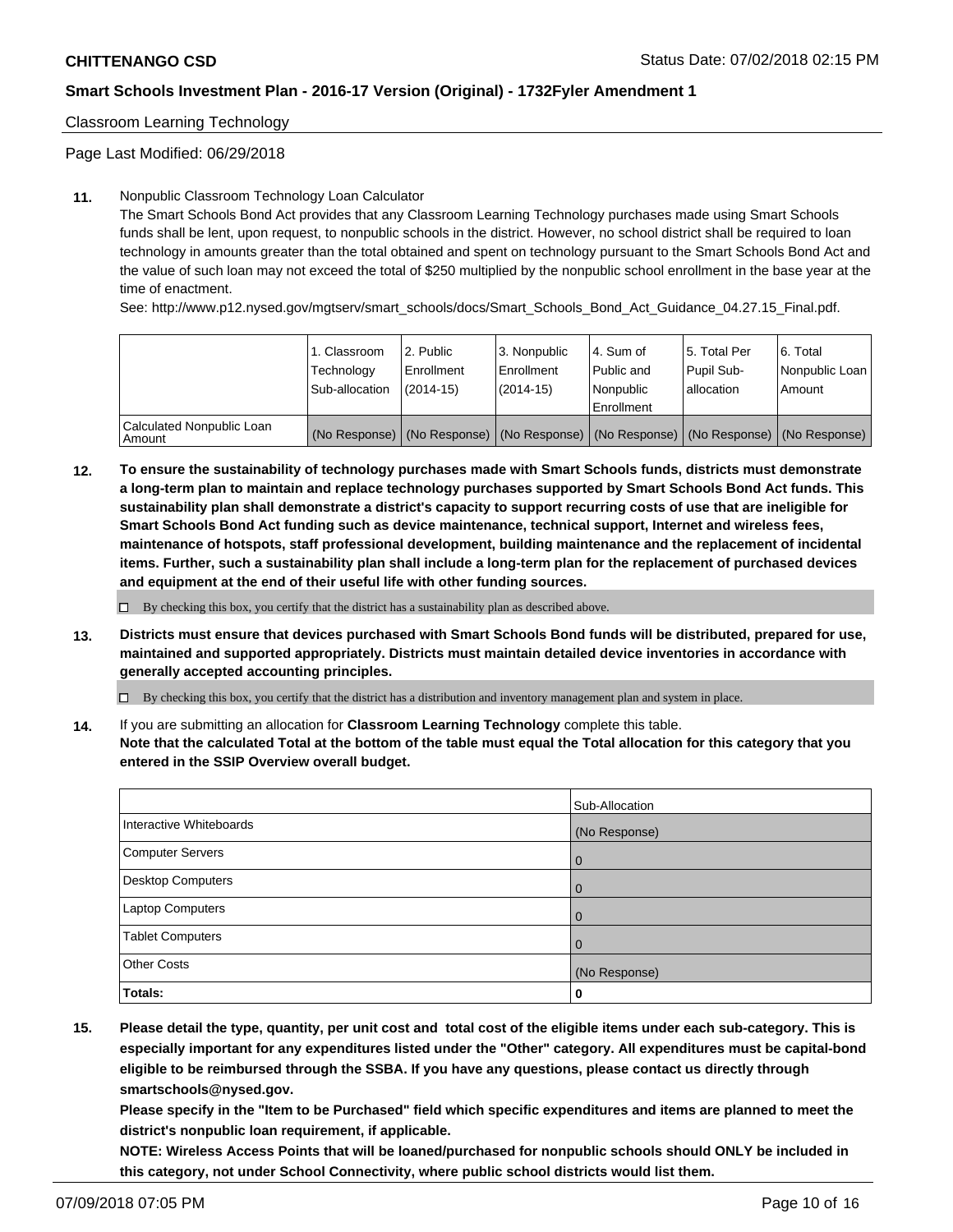Classroom Learning Technology

Page Last Modified: 06/29/2018

| (No Response)                    | (No Response)          | (No Response) | (No Response) | (No Response)     |
|----------------------------------|------------------------|---------------|---------------|-------------------|
| each type.                       |                        |               |               |                   |
| Repeat to add another item under |                        |               |               |                   |
| type.                            |                        |               |               |                   |
| Select the allowable expenditure | I Item to be Purchased | Quantity      | Cost per Item | <b>Total Cost</b> |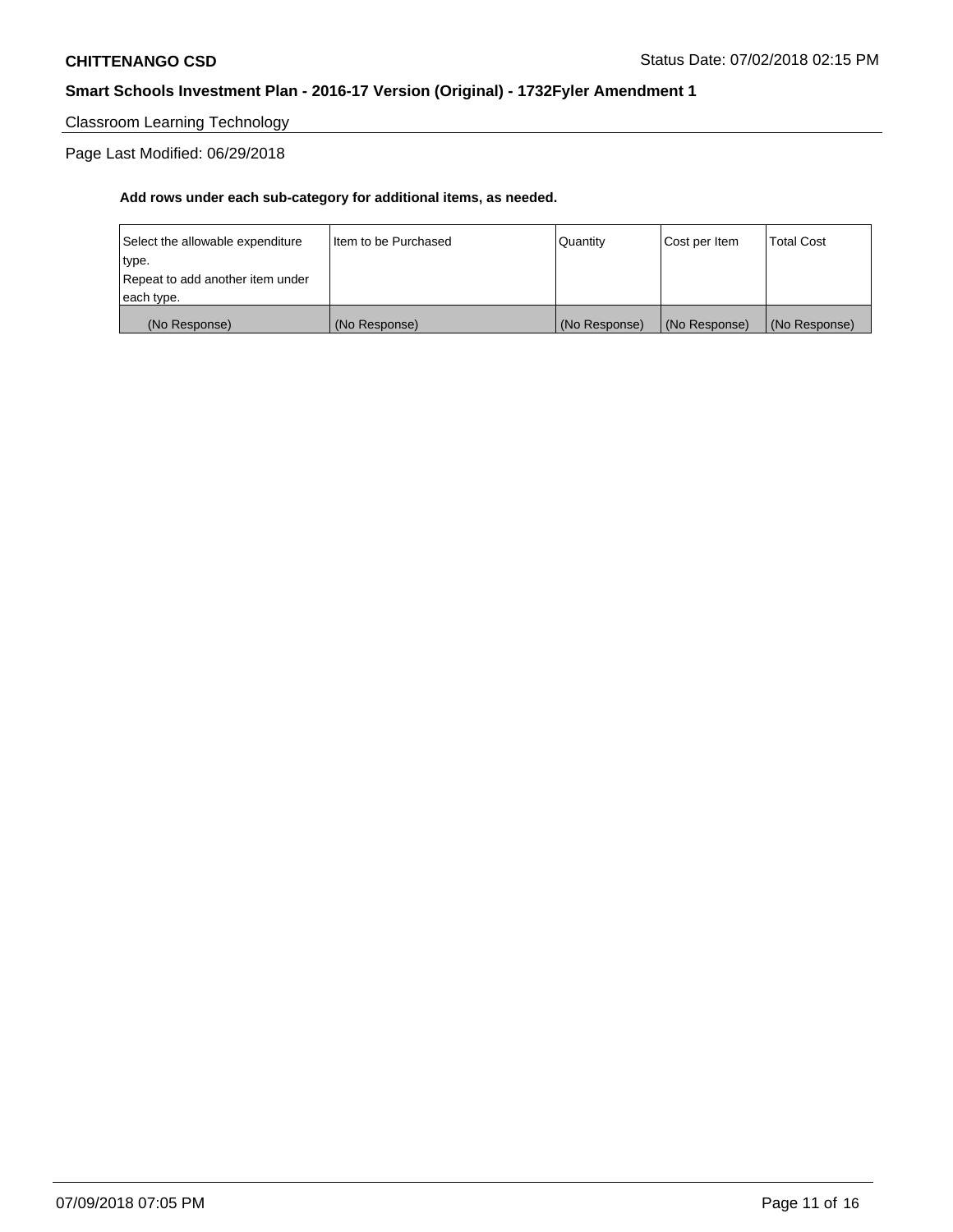### Pre-Kindergarten Classrooms

Page Last Modified: 06/29/2018

**1. Provide information regarding how and where the district is currently serving pre-kindergarten students and justify the need for additional space with enrollment projections over 3 years.**

(No Response)

- **2. Describe the district's plan to construct, enhance or modernize education facilities to accommodate prekindergarten programs. Such plans must include:**
	- **Specific descriptions of what the district intends to do to each space;**
	- **An affirmation that pre-kindergarten classrooms will contain a minimum of 900 square feet per classroom;**
	- **The number of classrooms involved;**
	- **The approximate construction costs per classroom; and**
	- **Confirmation that the space is district-owned or has a long-term lease that exceeds the probable useful life of the improvements.**

(No Response)

**3. Smart Schools Bond Act funds may only be used for capital construction costs. Describe the type and amount of additional funds that will be required to support ineligible ongoing costs (e.g. instruction, supplies) associated with any additional pre-kindergarten classrooms that the district plans to add.**

(No Response)

**4. All plans and specifications for the erection, repair, enlargement or remodeling of school buildings in any public school district in the State must be reviewed and approved by the Commissioner. Districts that plan capital projects using their Smart Schools Bond Act funds will undergo a Preliminary Review Process by the Office of Facilities Planning.**

**Please indicate on a separate row each project number given to you by the Office of Facilities Planning.**

| <b>Project Number</b> |  |
|-----------------------|--|
| (No Response)         |  |

**5.** If you have made an allocation for **Pre-Kindergarten Classrooms,** complete this table.

**Note that the calculated Total at the bottom of the table must equal the Total allocation for this category that you entered in the SSIP Overview overall budget.**

|                                          | Sub-Allocation |
|------------------------------------------|----------------|
| Construct Pre-K Classrooms               | (No Response)  |
| Enhance/Modernize Educational Facilities | (No Response)  |
| Other Costs                              | (No Response)  |
| Totals:                                  | 0              |

**6. Please detail the type, quantity, per unit cost and total cost of the eligible items under each sub-category. This is especially important for any expenditures listed under the "Other" category. All expenditures must be capital-bond eligible to be reimbursed through the SSBA. If you have any questions, please contact us directly through smartschools@nysed.gov.**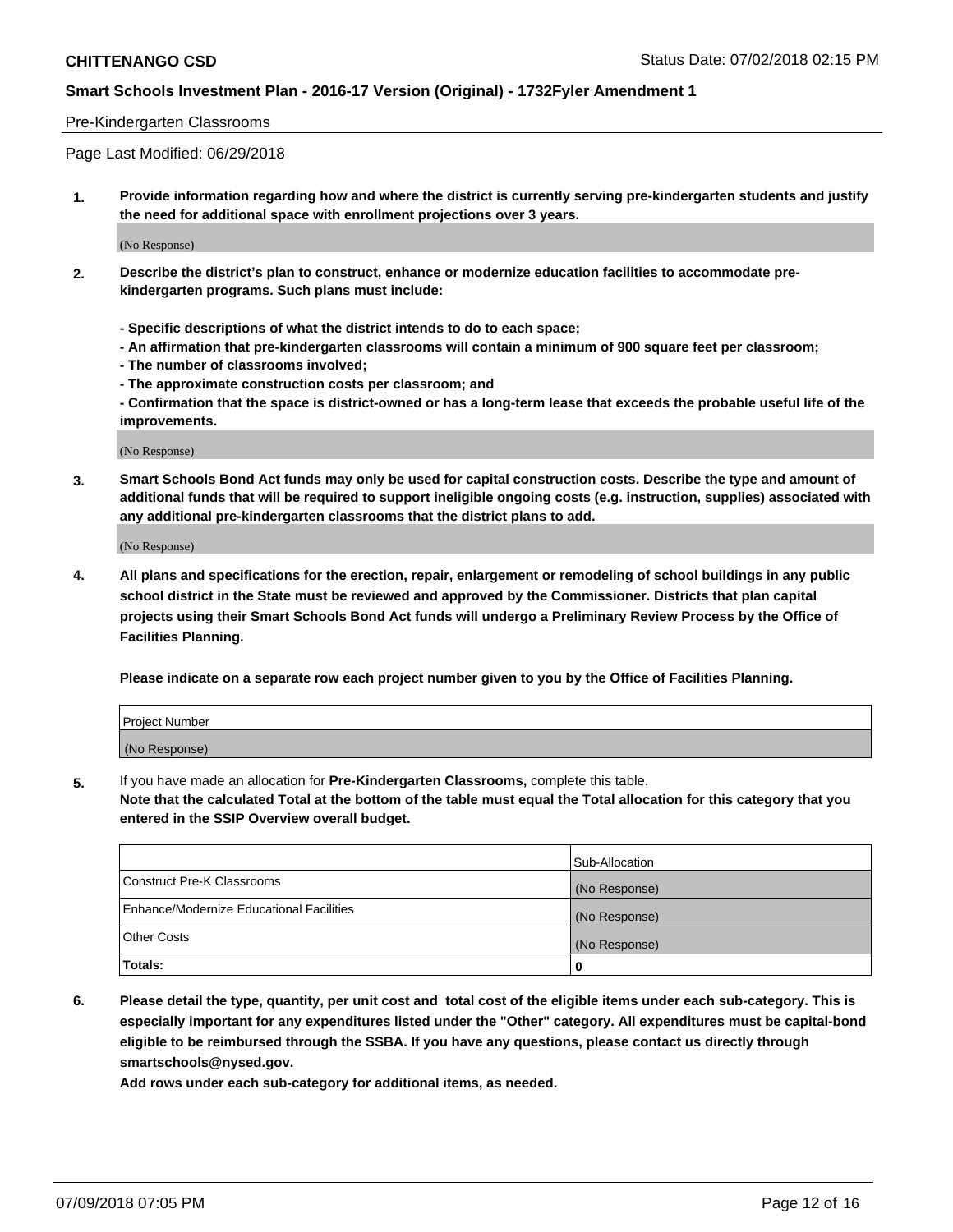# Pre-Kindergarten Classrooms

Page Last Modified: 06/29/2018

| Select the allowable expenditure | Item to be purchased | Quantity      | Cost per Item | <b>Total Cost</b> |
|----------------------------------|----------------------|---------------|---------------|-------------------|
| type.                            |                      |               |               |                   |
| Repeat to add another item under |                      |               |               |                   |
| each type.                       |                      |               |               |                   |
| (No Response)                    | (No Response)        | (No Response) | (No Response) | (No Response)     |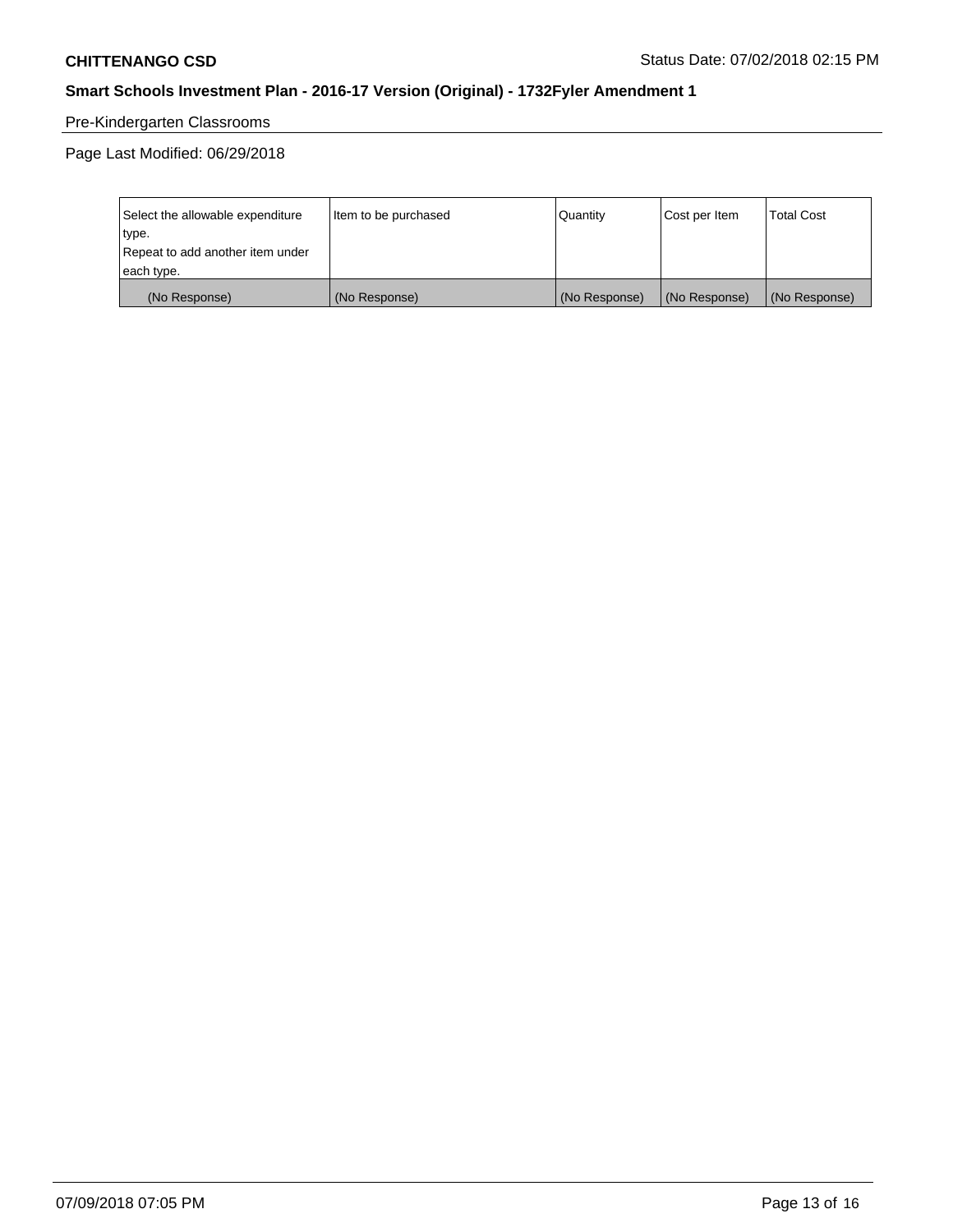#### Replace Transportable Classrooms

Page Last Modified: 06/29/2018

**1. Describe the district's plan to construct, enhance or modernize education facilities to provide high-quality instructional space by replacing transportable classrooms.**

(No Response)

**2. All plans and specifications for the erection, repair, enlargement or remodeling of school buildings in any public school district in the State must be reviewed and approved by the Commissioner. Districts that plan capital projects using their Smart Schools Bond Act funds will undergo a Preliminary Review Process by the Office of Facilities Planning.**

**Please indicate on a separate row each project number given to you by the Office of Facilities Planning.**

| <b>Project Number</b> |  |
|-----------------------|--|
| (No Response)         |  |
|                       |  |

**3. For large projects that seek to blend Smart Schools Bond Act dollars with other funds, please note that Smart Schools Bond Act funds can be allocated on a pro rata basis depending on the number of new classrooms built that directly replace transportable classroom units.**

**If a district seeks to blend Smart Schools Bond Act dollars with other funds describe below what other funds are being used and what portion of the money will be Smart Schools Bond Act funds.**

(No Response)

**4.** If you have made an allocation for **Replace Transportable Classrooms**, complete this table. **Note that the calculated Total at the bottom of the table must equal the Total allocation for this category that you entered in the SSIP Overview overall budget.**

|                                                | Sub-Allocation |
|------------------------------------------------|----------------|
| Construct New Instructional Space              | (No Response)  |
| Enhance/Modernize Existing Instructional Space | (No Response)  |
| Other Costs                                    | (No Response)  |
| Totals:                                        | 0              |

**5. Please detail the type, quantity, per unit cost and total cost of the eligible items under each sub-category. This is especially important for any expenditures listed under the "Other" category. All expenditures must be capital-bond eligible to be reimbursed through the SSBA. If you have any questions, please contact us directly through smartschools@nysed.gov.**

| Select the allowable expenditure | Item to be purchased | Quantity      | Cost per Item | <b>Total Cost</b> |
|----------------------------------|----------------------|---------------|---------------|-------------------|
| type.                            |                      |               |               |                   |
| Repeat to add another item under |                      |               |               |                   |
| each type.                       |                      |               |               |                   |
| (No Response)                    | (No Response)        | (No Response) | (No Response) | (No Response)     |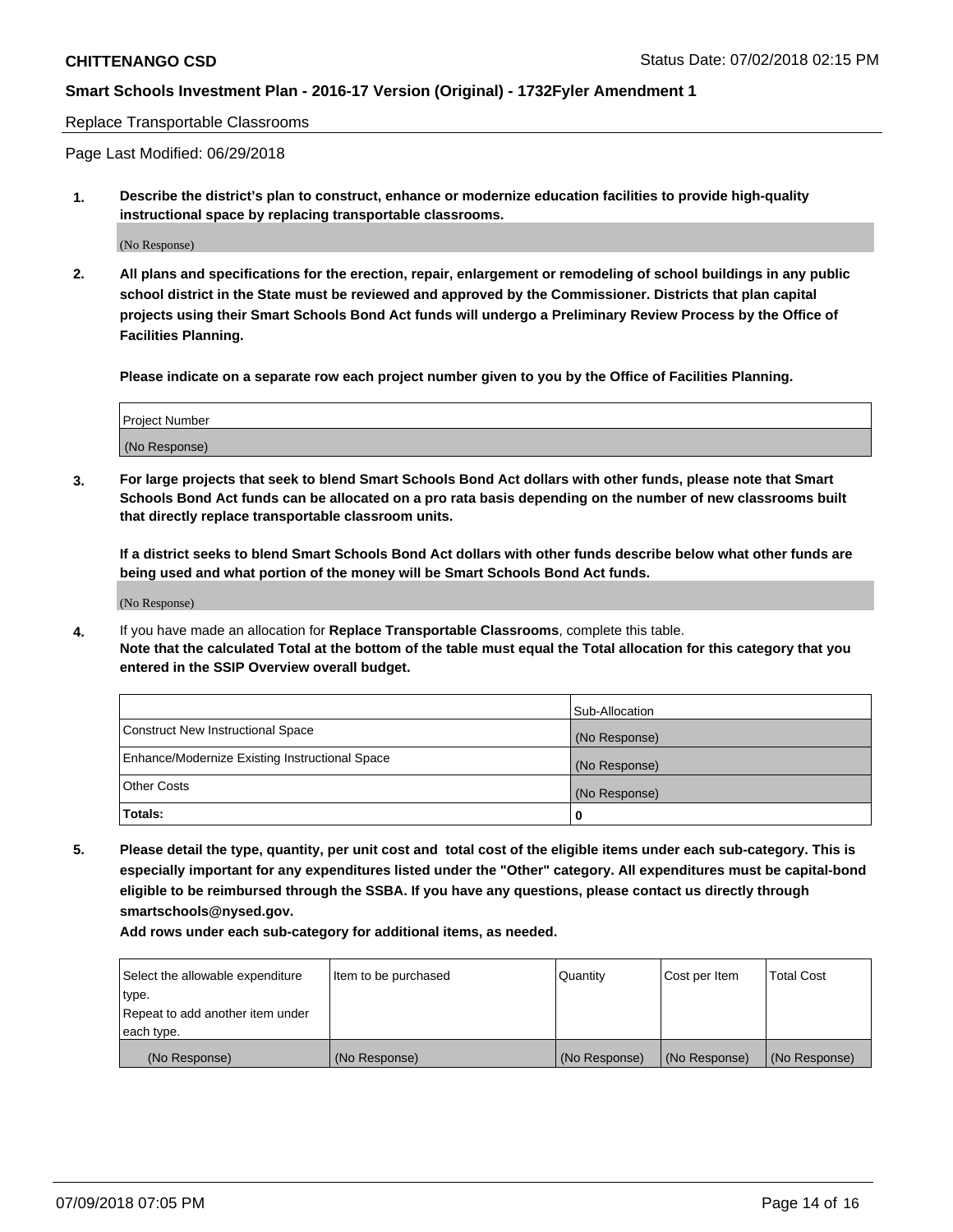#### High-Tech Security Features

Page Last Modified: 06/29/2018

**1. Describe how you intend to use Smart Schools Bond Act funds to install high-tech security features in school buildings and on school campuses.**

(No Response)

**2. All plans and specifications for the erection, repair, enlargement or remodeling of school buildings in any public school district in the State must be reviewed and approved by the Commissioner. Districts that plan capital projects using their Smart Schools Bond Act funds will undergo a Preliminary Review Process by the Office of Facilities Planning.** 

**Please indicate on a separate row each project number given to you by the Office of Facilities Planning.**

| <b>Project Number</b> |  |  |
|-----------------------|--|--|
|                       |  |  |
| (No Response)         |  |  |

- **3. Was your project deemed eligible for streamlined Review?**
	- Yes  $\square$  No
- **4. Include the name and license number of the architect or engineer of record.**

| Name          | License Number |
|---------------|----------------|
| (No Response) | (No Response)  |

**5.** If you have made an allocation for **High-Tech Security Features**, complete this table. **Note that the calculated Total at the bottom of the table must equal the Total allocation for this category that you entered in the SSIP Overview overall budget.**

|                                                      | Sub-Allocation |
|------------------------------------------------------|----------------|
| Capital-Intensive Security Project (Standard Review) | (No Response)  |
| <b>Electronic Security System</b>                    | l O            |
| <b>Entry Control System</b>                          | (No Response)  |
| Approved Door Hardening Project                      | (No Response)  |
| <b>Other Costs</b>                                   | (No Response)  |
| Totals:                                              | 0              |

**6. Please detail the type, quantity, per unit cost and total cost of the eligible items under each sub-category. This is especially important for any expenditures listed under the "Other" category. All expenditures must be capital-bond eligible to be reimbursed through the SSBA. If you have any questions, please contact us directly through smartschools@nysed.gov.**

| Select the allowable expenditure | Item to be purchased | Quantity      | Cost per Item | <b>Total Cost</b> |
|----------------------------------|----------------------|---------------|---------------|-------------------|
| type.                            |                      |               |               |                   |
| Repeat to add another item under |                      |               |               |                   |
| each type.                       |                      |               |               |                   |
| (No Response)                    | (No Response)        | (No Response) | (No Response) | (No Response)     |